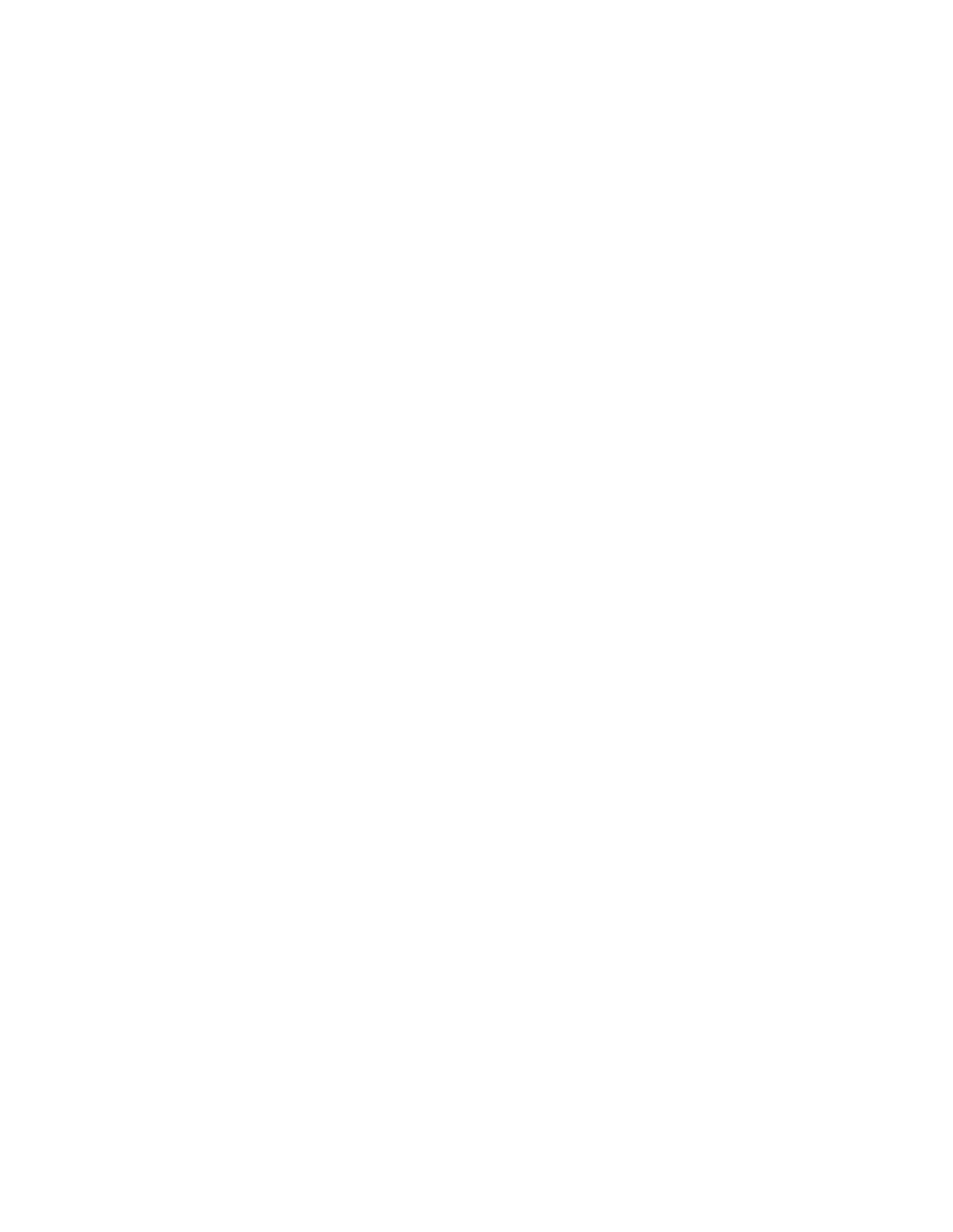## **Table of Contents**

| <b>Table of Contents</b> |  |
|--------------------------|--|
|                          |  |
|                          |  |
|                          |  |
|                          |  |
|                          |  |

#### **APPENDICES**

| Appendix B: Midterm and Follow-Up Report - Sample Certification Page  8 |  |
|-------------------------------------------------------------------------|--|
|                                                                         |  |
|                                                                         |  |
|                                                                         |  |
|                                                                         |  |
|                                                                         |  |
|                                                                         |  |
|                                                                         |  |
|                                                                         |  |
|                                                                         |  |
|                                                                         |  |
|                                                                         |  |
|                                                                         |  |
| Table of Contents                                                       |  |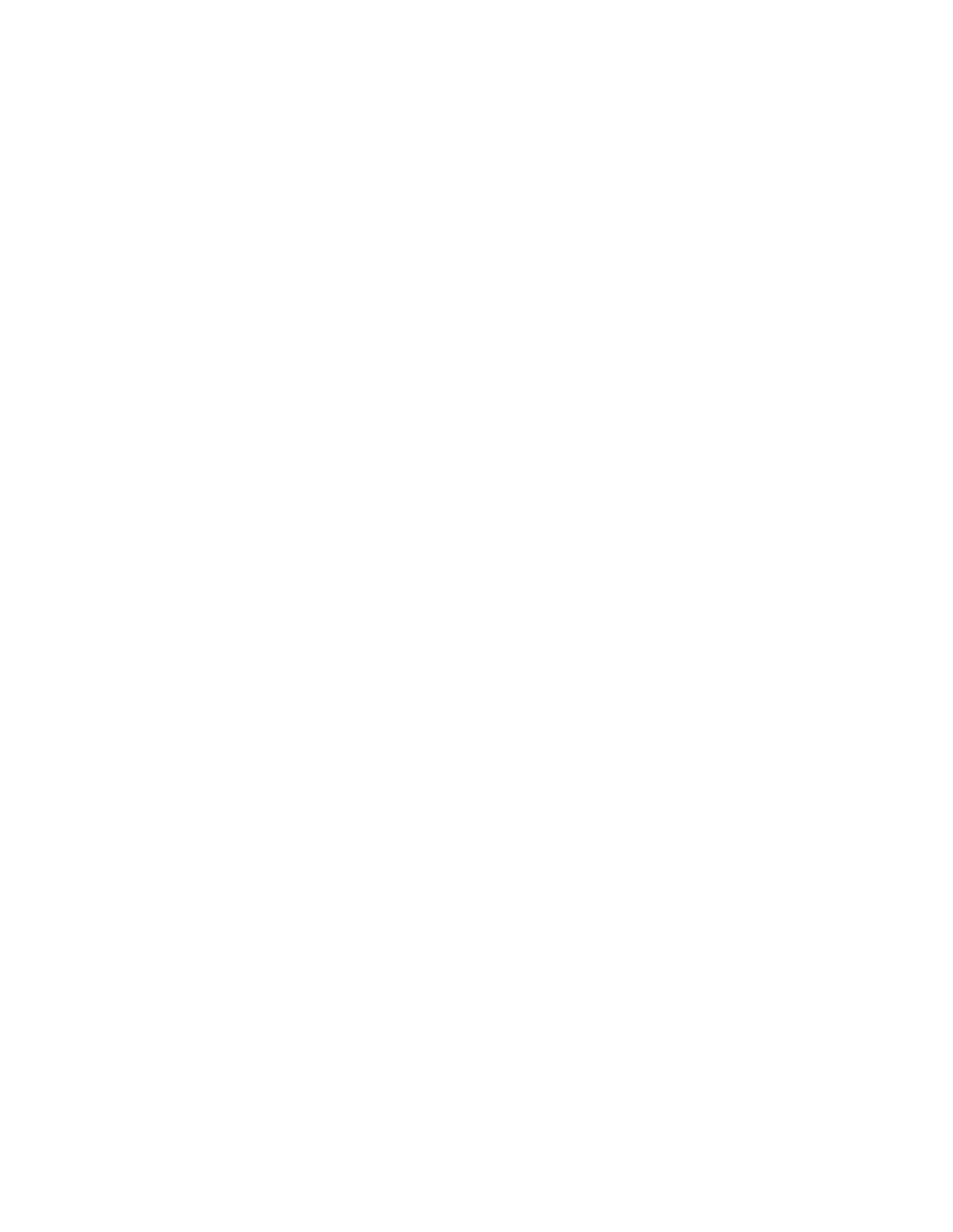#### **Background**

 Commission policies at all times. External evaluation teams visit every six years to verify that continue to meet the ERs, Accreditation Standards and Commission policies. Institutional Institutions must meet the Eligibility Requirements (ERs), Accreditation Standards and institutions meet these requirements. However, other reports and visits may be required to verify that colleges have resolved deficiencies noted by external evaluation teams and reports to the Commission can occur at any time.

 about the institution that the Commission will specify in a formal letter. A Show Cause noted in the Commission action letter. All reports to the Commission must provide evidence A **Midterm Report** is required of all institutions in the third year following visits by external evaluation teams. A **Follow-Up Report** is required when an institution must provide evidence that demonstrates it has addressed recommendations and resolved deficiencies identified in External Evaluation Team reports. When the Commission receives information that raises significant concerns about an institution, a **Special Report** is required to provide information Report is required when an institution must demonstrate to the Commission why its accreditation should not be withdrawn and that it is in compliance with ERs, Accreditation Standards and Commission policies. The requirements for the Show Cause Report will be that supports the information in the report.

Helpful resources include the ERs, Accreditation Standards, Commission policies, the *Guide to Evaluating Institutions*, the *Guide to Evaluating Distance Education and Correspondence Education*, the Rubric for Evaluating Institutional Effectiveness Parts I, II, and III; and the *Accreditation Reference Handbook*.

The Commission reviews institutional reports at its next regularly scheduled meeting and notifies institutions in an action letter as to what further action, if any, the institution must take.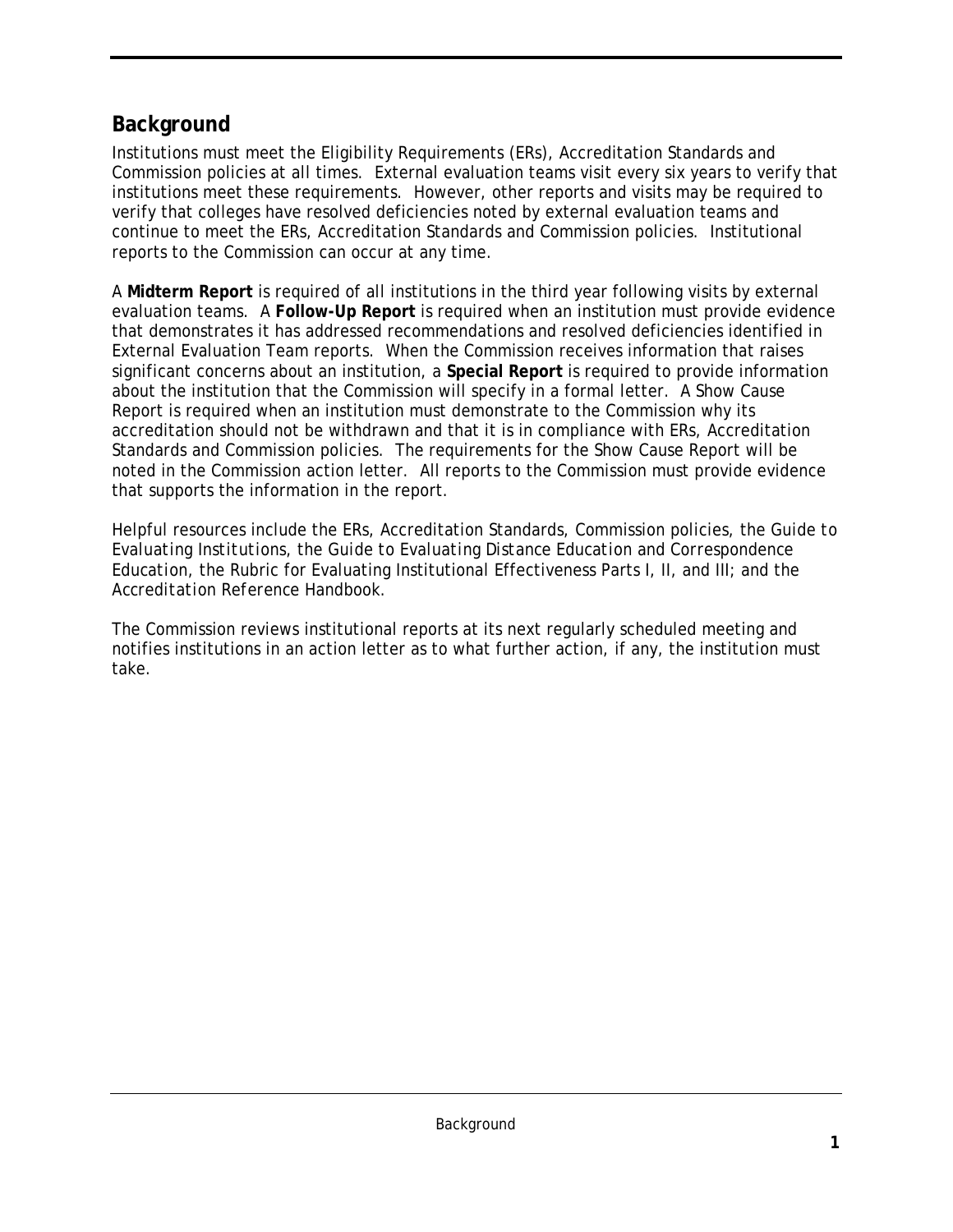#### **Information for Preparation of All Reports**

#### **Presentation of Reports**

The institution is required to submit a specific number of hard copies and one electronic copy of its report to the Commission. The electronic version of the report is required to be submitted in MS Word. The report should include an appendix of evidence supporting the narrative statements made. The evidence listed should be included in the Table of Contents under Appendices. All evidence submitted with reports must be in electronic format (e.g., on a clearly labeled CD or flash drive/USB stick, or using active hyperlinks within the body of the report). Send hard and electronic copies of the report and the evidence to:

> Accrediting Commission for Community and Junior Colleges (ACCJC) 10 Commercial Boulevard, Suite 204 Novato, CA 94949

accjc@accjc.org

 Eligibility Requirements (ERs), Accreditation Standards and Commission policies. If additional Unnecessarily long reports can be difficult to follow. A report should concisely state the institution's resolution of any deficiencies and its current and sustained compliance with work remains for the future, concrete details, plans, timelines, and outcomes for that work should be included in the report.

If there is a visit by Commission representatives planned in connection with the report, team members must be provided with an electronic copy of the report and evidence in advance of the visit. A roster of the visiting team membership will be sent to the institution, and the institution must send a copy of the report to each team member.

#### **Evidence**

the deficiencies noted and meets the ERs, Accreditation Standards and Commission policies.<br>Citations to large documents, without links to the sections that are supportive of the Evidence should be provided that clearly supports the institution's claim that it has resolved institution's claims, make it difficult to determine specifically what the institution wishes to have noted. Institutions should carefully select relevant evidence to support the elements of compliance stated in the report narrative.

 within the body of the report). Links to websites should be checked to ensure they are active. The *Manual for Institutional Self Evaluation*, *Guide to Evaluating Institutions*, and Standards and Commission policies, and areas of institutional practice. The best evidence is Evidence should accompany each copy of the college report and should be submitted in electronic format (e.g., on a clearly labeled CD, flash drive/USB stick, or via active hyperlinks *Guide to Evaluating Distance Education and Correspondence Education* provide further guidance about selection and presentation of evidence associated with the ERs, Accreditation meaningful to an institution's constituents and used in planning, operations, assessment, decision-making, and improvement practices.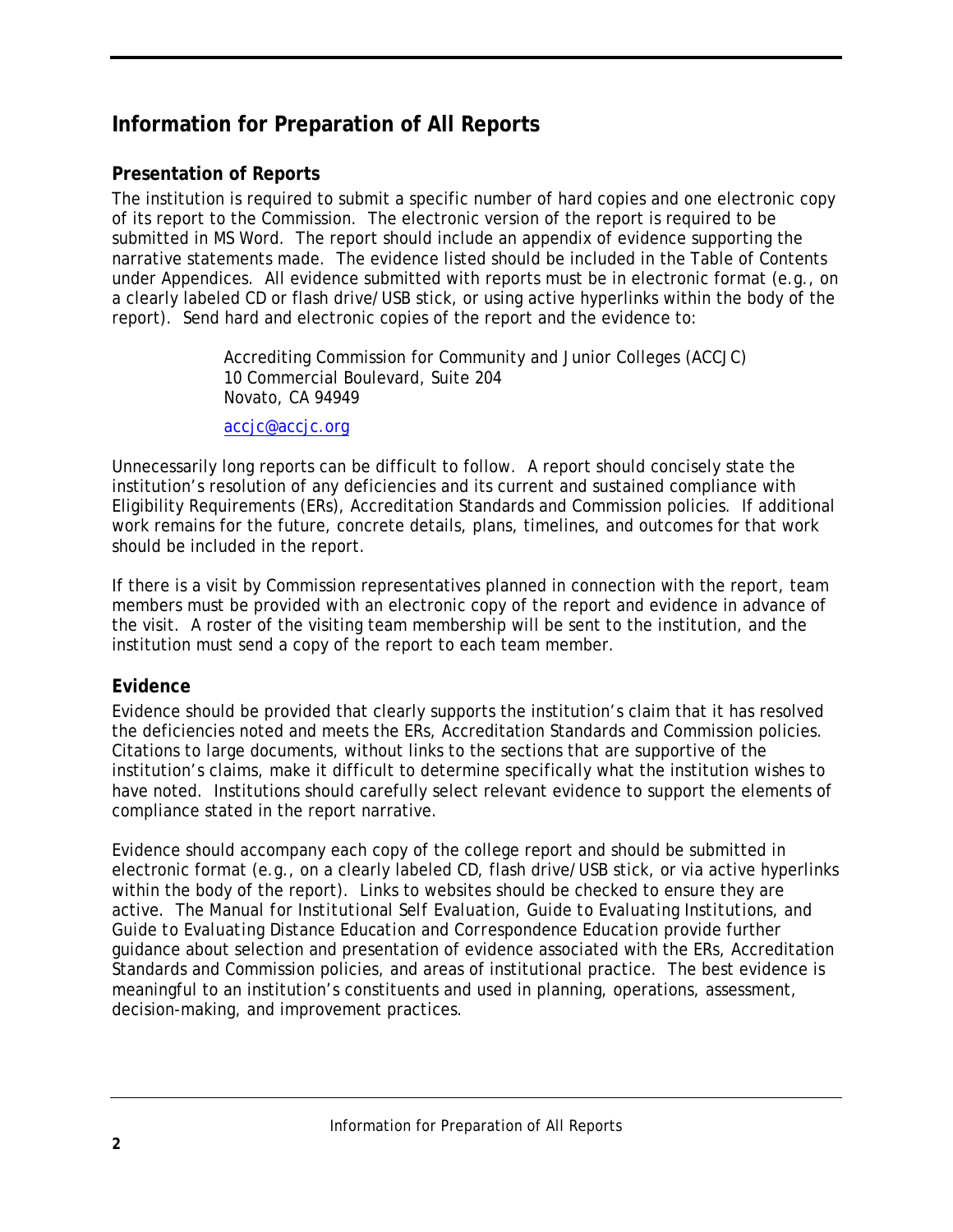#### **Midterm Report**

 Evaluation Team visit. The Midterm Report includes a narrative analysis and evidence that plans (formerly planning agenda items) from the Institutional Self Evaluation. Institutions are required to submit a Midterm Report in the third year following the External demonstrates how deficiencies have been resolved, describes progress on recommendations for improvement, and identifies the status of the institution's self-identified improvement

#### **Requirements and Format for Midterm Reports**

The following elements are required in a Midterm Report:

#### **1. Cover Sheet** (Appendix A)

The Cover Sheet identifies it is a Midterm Report and includes the name and address of the institution and the date of submission.

#### **2. Certification Page** (Appendix B)

 institution. The college Chief Executive Officer (CEO), Chair of the Governing Board, The Certification Page certifies there was broad participation in the preparation of the Report and the Report is an accurate reflection of the nature and substance of the and other college personnel as appropriate, sign this certification attesting to their review of the Report.

#### **3. Table of Contents**

The Table of Contents is a listing of the contents of the Report, including appendices.

#### **4. Report Preparation**

This section describes the process used to prepare the Report and identifies those who were involved in its preparation.

#### **5. Response to Team Recommendations and the Commission Action Letter**

 This section of the Report must include the following items: Each recommendation identified by the External Evaluation Team must be addressed.

- •Demonstration that the institution has resolved the deficiencies identified in the External Evaluation Team Report; that the institution meets the Eligibility Requirements, Accreditation Standards and Commission policies; and that the changes/improvements have been sustained.
- •Description of the institutional response to the recommendations of the External Evaluation Team meant to increase institutional effectiveness.

#### **6. Response to Self-identified Issues**

This section reports on the progress made on the institution's self identified improvement plans (formerly planning agendas) from its Institutional Self Evaluation Report and specifies timelines for completion and responsible parties.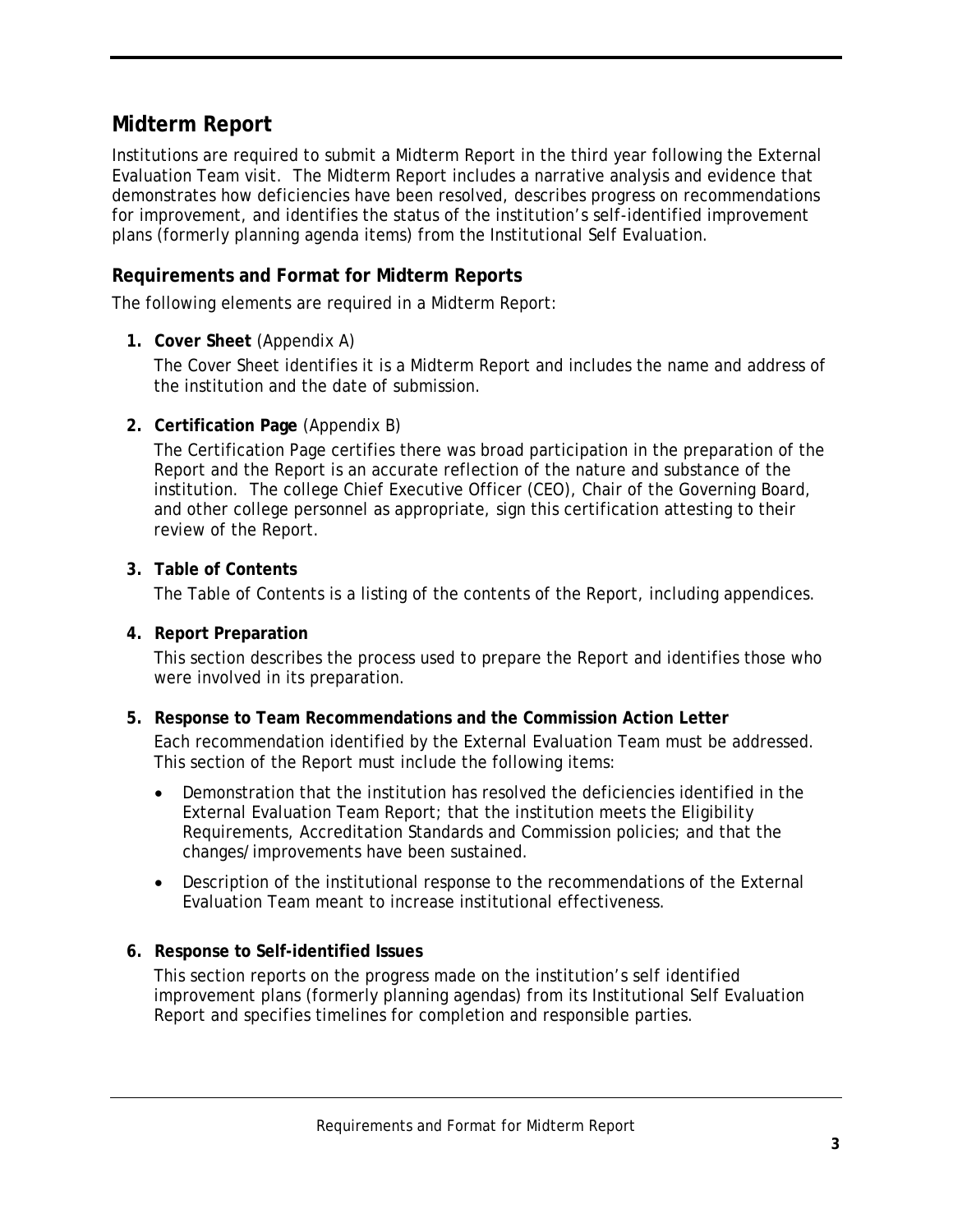#### **7. Appendices**

The Midterm Report shall include appropriate evidence to support the information provided in the Report.

 Report with evidence to the Commission. Send hard copies of the Report to the Commission's The institution is required to send **three hard copies and an electronic copy** of its Midterm mailing address at 10 Commercial Boulevard, Suite 204, Novato, CA 94949 and the electronic copy of the Report to **accjc@accjc.org**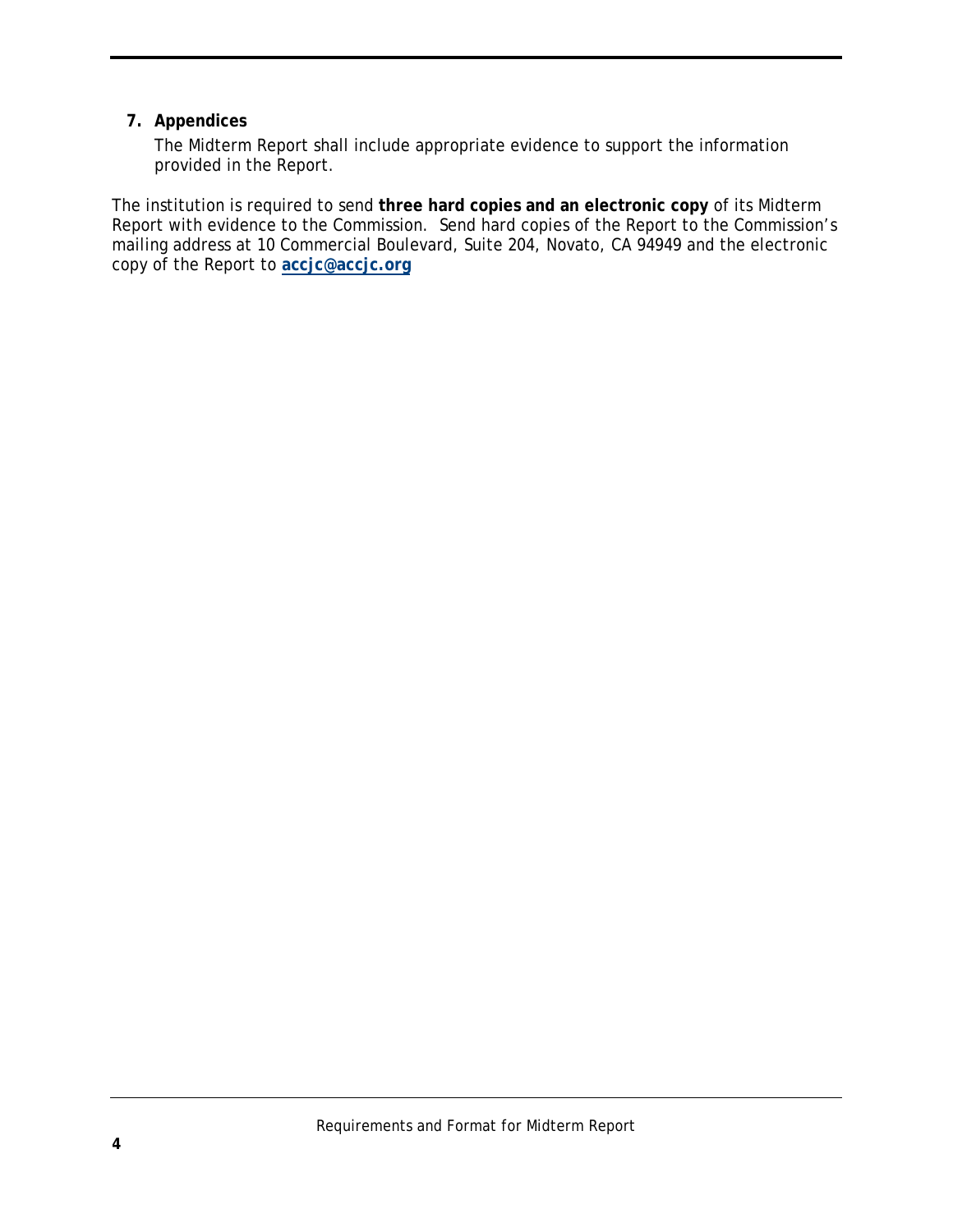#### **Follow-Up Report**

 visits. This Report includes a narrative analysis and evidence that describes the resolution of The Commission may require a Follow-Up Report at any time between external evaluation deficiencies identified in the Commission action letter; verifies that the Eligibility Requirements, Accreditation Standards and Commission policies are met; and affirms that the changes/improvements have been sustained.

#### **Requirements and Format for Follow-Up Reports**

The following elements are required to be included in a Follow-Up Report:

#### **1. Cover Sheet** (Appendix A)

The Cover Sheet identifies it is a Follow-Up Report and includes the name and address of the institution and the date of submission.

#### **2. Certification Page** (Appendix B)

 institution. The college Chief Executive Officer (CEO), Chair of the Governing Board, The Certification Page certifies there was broad participation in the preparation of the Report and the Report is an accurate reflection of the nature and substance of the and other college personnel as appropriate, sign this certification attesting to their review of the Report.

#### **3. Table of Contents**

The Table of Contents is a listing of the contents of the Report, including appendices.

#### **4. Report Preparation**

This section describes the process of report preparation and identifies those who were involved in its preparation.

#### **5. Response to the Commission Action Letter**

 Each deficiency identified by the Commission in its action letter must be resolved. The has addressed each recommendation and resolved the associated deficiencies. It must Report must provide a narrative analysis and evidence that demonstrates the institution also demonstrate that the Eligibility Requirements, Accreditation Standards and Commission policies are met and affirm that the institution will sustain the changes/improvements.

#### **6. Appendices**

The Follow-Up Report shall include appropriate evidence to support the information provided in the Report.

 The institution is required to send **four hard copies and an electronic copy** of its Follow-Up Report with evidence to the Commission. Send hard copies of the Report to the Commission's copy of the Report to **accjc@accjc.org.** If the Report is accompanied by a visit of Commission mailing address at 10 Commercial Boulevard, Suite 204, Novato, CA 94949 and the electronic representatives, a roster of team membership will be sent to the institution, and the institution shall send a copy of the Report to each team member.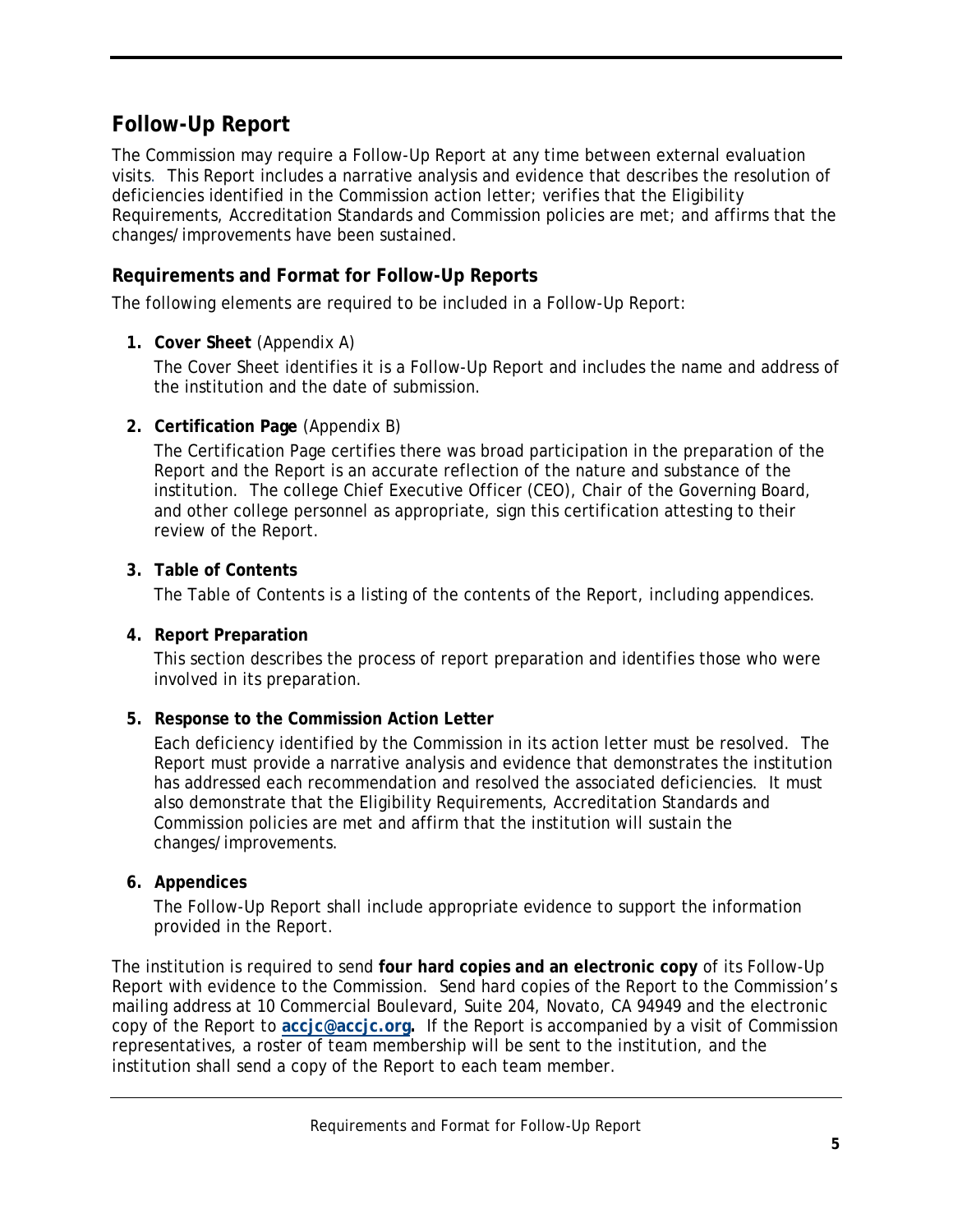#### **Special Report**

 Institutions"), the Commission may require a Special Report when it receives information that As provided for in Commission policy ("Policy on Student and Public Complaints against Member Institutions," "Policy on Rights and Responsibilities of ACCJC and Member Institutions," and "Policy on Commission Good Practice in Relations with Member raises significant concerns about an institution's compliance with Eligibility Requirements, Accreditation Standards and/or Commission policies. The specific requirements of a Special Report will be contained in a letter from the Commission to the institution.

#### **Requirements and Format for Special Reports**

The following elements are required to be included in a Special Report:

#### **1. Cover Sheet** (Appendix A)

 The Cover Sheet identifies it is a Special Report and includes the name and address of the institution and the date of submission.

#### **2. Certification Page** (Appendix C)

 and substance of the institution. The college Chief Executive Officer (CEO) and the The Certification Page certifies that the Report is an accurate reflection of the nature Chair of the Governing Board sign this certification attesting to the preparation and review of the Report.

#### **3. Table of Contents**

The Table of Contents is a listing of the contents of the Report, including appendices.

#### **4. Report Preparation**

This section describes the process of report preparation and identifies those who were involved in its preparation.

#### **5. Response to the Commission Letter**

Each issue identified by the Commission in its letter to the institution must be addressed in the Special Report.

#### **6. Appendices**

The Special Report shall include appropriate evidence to support the information provided in the Report.

 The institution is required to send **four hard copies and an electronic copy** of its Special Report with evidence to the Commission. Send hard copies of the Report to the Commission's mailing address at 10 Commercial Boulevard, Suite 204, Novato, CA 94949 and the electronic copy of the Report to **accjc@accjc.org**. If the Report is accompanied by a visit of Commission representatives, a roster of team membership will be sent to the institution, and the institution shall send a copy of the Report to each team member.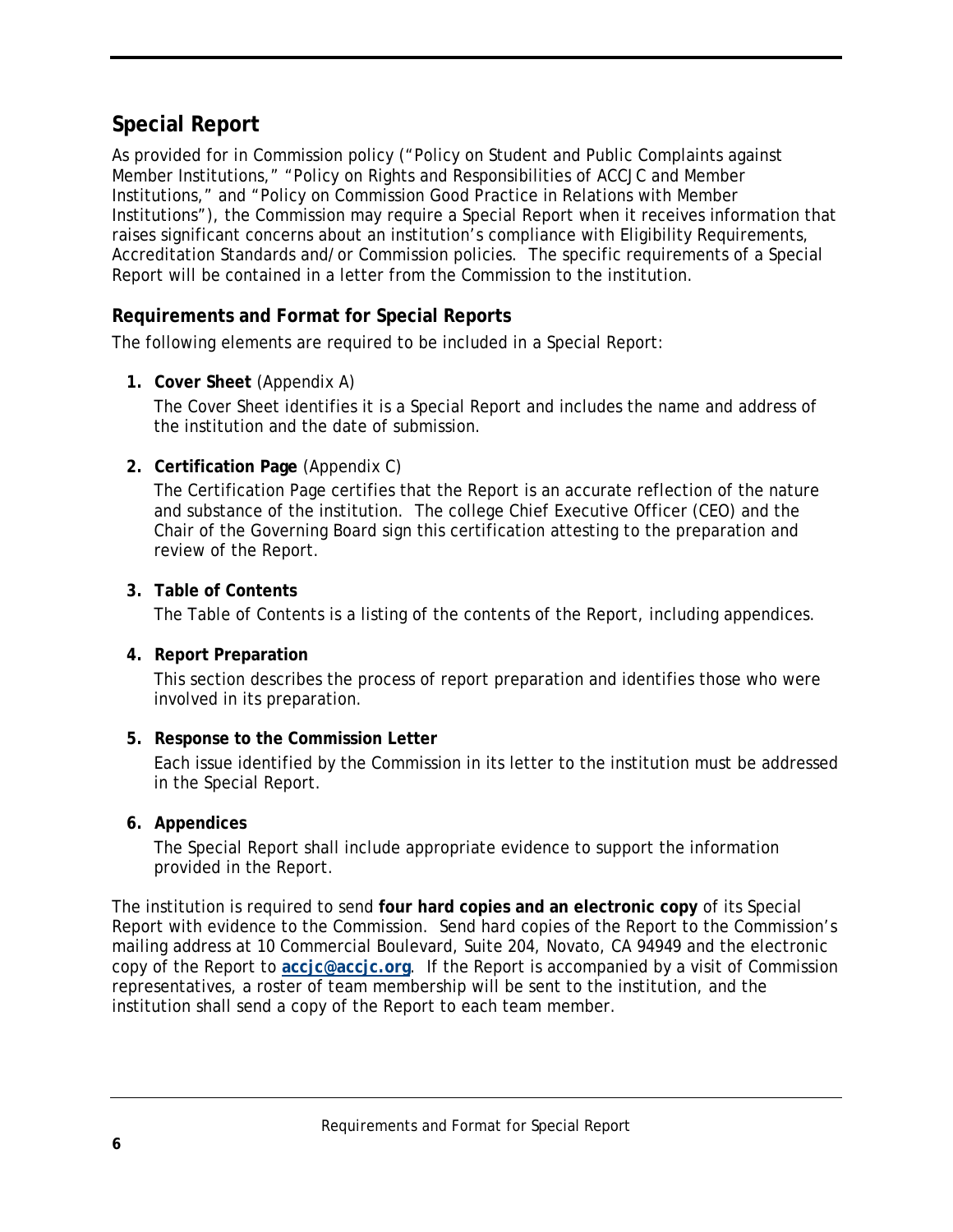### 

# <span id="page-10-0"></span>- Sample Cover Sheet **Appendix A<br>Institutional Report - Sample Cover Sheet<br>Name of Institution**

**[Name of Report]** 

*Submitted by:* 

\_\_\_\_\_\_\_\_\_\_\_\_\_\_\_\_\_\_\_\_\_\_\_\_\_\_\_\_\_\_\_\_\_\_\_\_\_\_\_\_\_\_\_\_\_\_\_\_\_\_\_\_\_\_ *(Name of Institution)* 

 $\overline{\phantom{a}}$  , and the contract of the contract of  $\overline{\phantom{a}}$ *(Address of Institution)* 

*Submitted to:* 

Accrediting Commission for Community and Junior Colleges, Western Association of Schools and Colleges

**Date Submitted**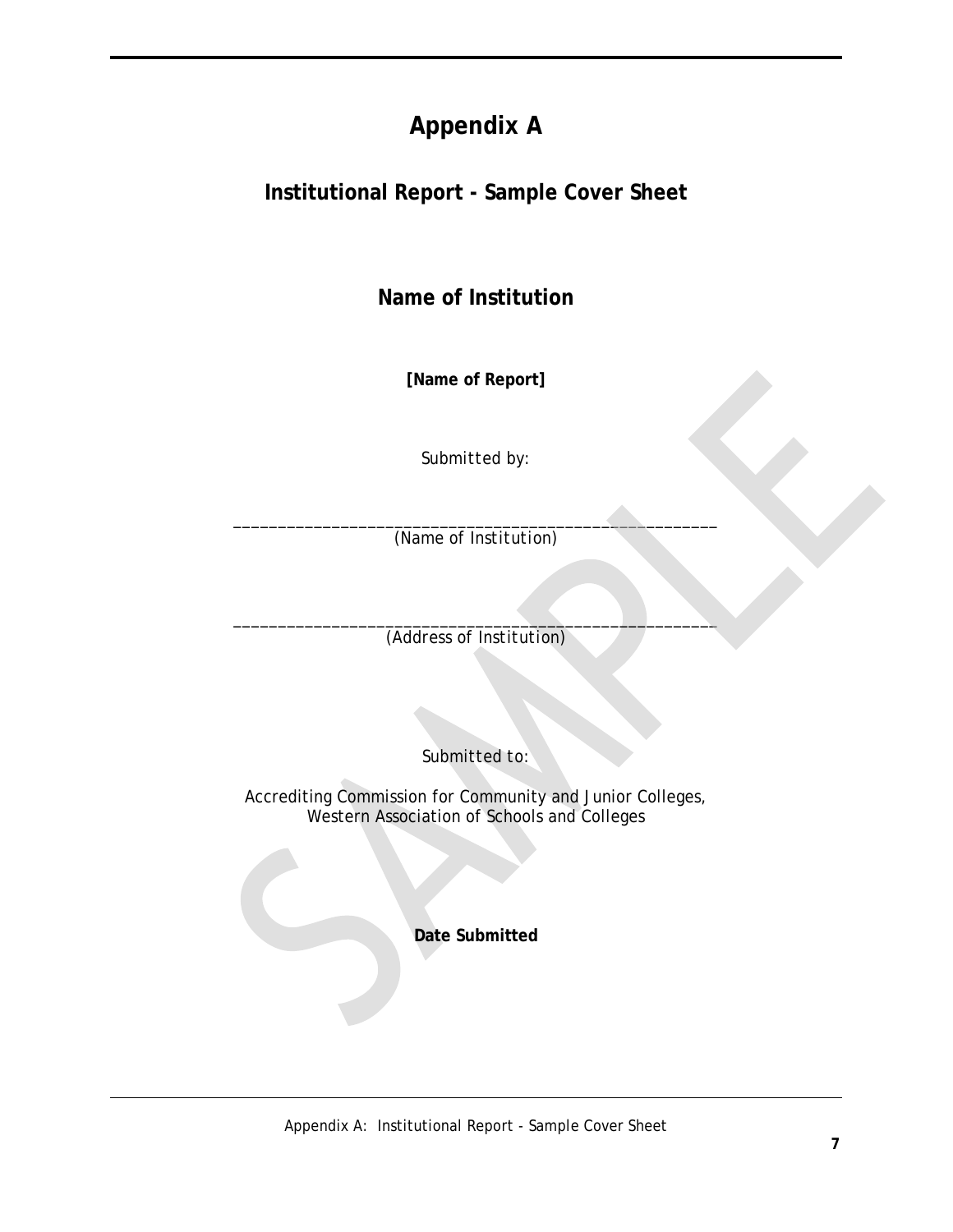### **Appendix B**

# **Appendix B<br>[Name of Report] - Sample Certification Page**

*(To be inserted in the Midterm/Follow-Up Report following the Cover Sheet)* 

To: Accrediting Commission for Community and Junior Colleges,<br>Western Association of Schools and Colleges Western Association of Schools and Colleges

**From:** 

*\_\_\_\_\_\_\_\_\_\_\_\_\_\_\_\_\_\_\_\_\_\_\_\_\_\_\_\_\_\_\_\_\_\_\_\_\_\_\_\_\_\_\_\_\_\_\_\_\_\_\_\_\_\_\_\_\_\_\_\_\_\_\_\_\_\_\_\_\_\_\_\_*  (*Name of Chief Executive Officer*)

*\_\_\_\_\_\_\_\_\_\_\_\_\_\_\_\_\_\_\_\_\_\_\_\_\_\_\_\_\_\_\_\_\_\_\_\_\_\_\_\_\_\_\_\_\_\_\_\_\_\_\_\_\_\_\_\_\_\_\_\_\_\_\_\_\_\_\_\_\_\_\_\_*  (*Name of Institution*)

*\_\_\_\_\_\_\_\_\_\_\_\_\_\_\_\_\_\_\_\_\_\_\_\_\_\_\_\_\_\_\_\_\_\_\_\_\_\_\_\_\_\_\_\_\_\_\_\_\_\_\_\_\_\_\_\_\_\_\_\_\_\_\_\_\_\_\_\_\_\_\_\_\_*  (*Address*)

I certify there was broad participation by the campus community and believe this Report accurately reflects the nature and substance of this institution.

**Signatures:** 

| (Chief Executive Officer)      | (Date) |
|--------------------------------|--------|
| (Chairperson, Governing Board) | (Date) |
|                                |        |
| (Name, Title, Representing)    | (Date) |
| (Name, Title, Representing)    | (Date) |
| (Name, Title, Representing)    | (Date) |
| (Name, Title, Representing)    | (Date) |